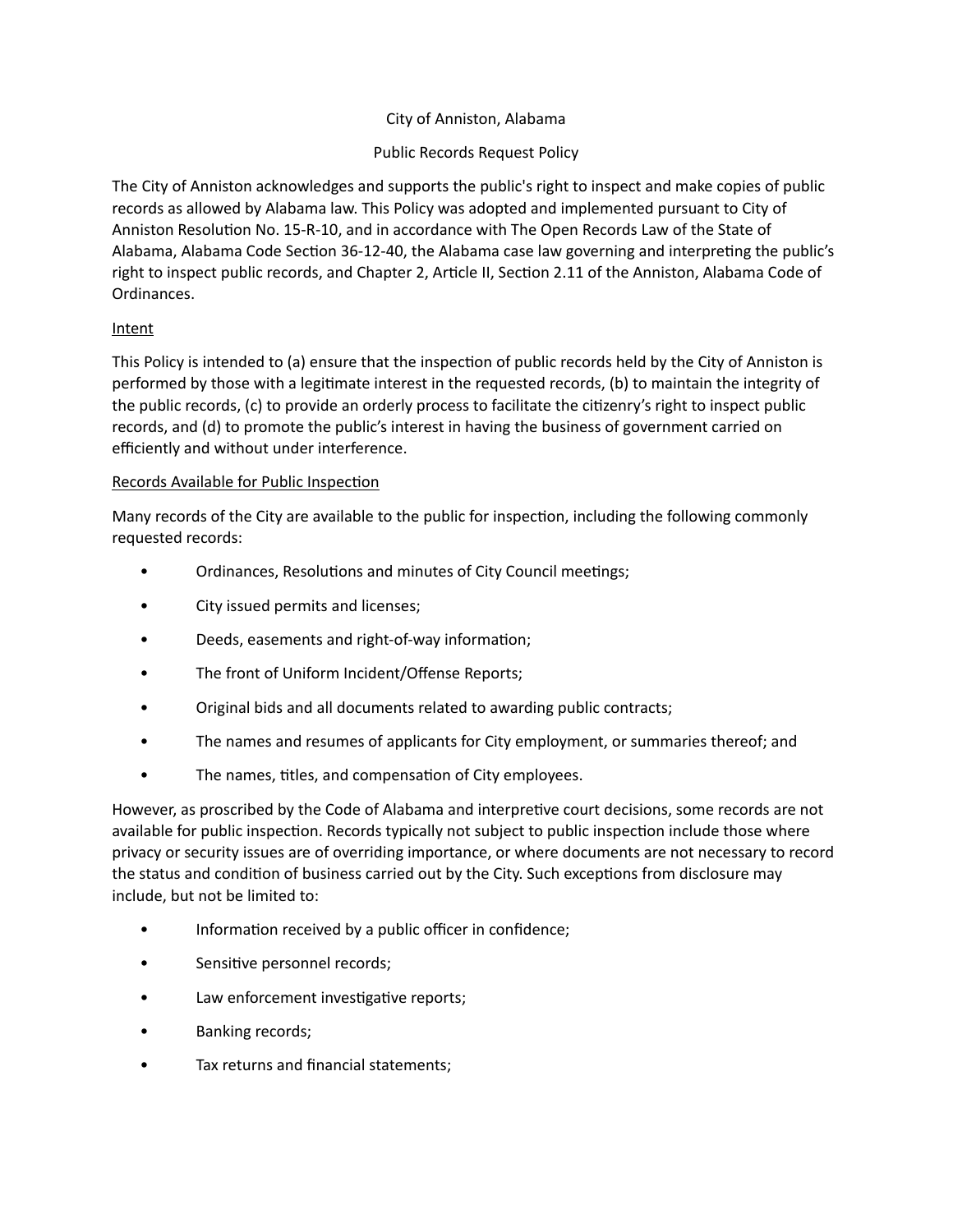- Records which would be detrimental to the best interests of the public if disclosed, such as those related to security plans, procedures, assessments, measures, or systems, and any other records relating to, or having an impact upon, the security or safety of persons, structures, facilities, or other infrastructures, including without limitation information concerning critical infrastructure and critical energy infrastructure;
- Documents regarding pending, threatened or anticipated litigation or arbitration, and other documents created by or at the direction of the City's attorney(s) or communications by and between the City and its attorney(s) where legal advice is sought, discussed and/or received.

### Procedure for Requesting Public Records

To request public records, other than law enforcement records, a requesting party must complete a Public Records Request Form (PRRF), available at the reception desk at Anniston City Hall, 4309 McClellan Boulevard Anniston, AL 36201. A requesting party seeking public law enforcement records should obtain a PRRF from the Anniston Police Department, 174 W. 13th Street. PRRFs are available during normal business hours, Monday through Friday. If submitting the completed PRRF in person, please return it to the receptionist on duty at the time of your visit to City Hall or the Police Department. If returning the PRRF by mail, please address it as follows:

Non-Law Enforcement Records:

Anniston City Hall Attn: City Clerk - Public Records Request 4309 McClellan Boulevard Anniston, Alabama 36201

Law Enforcement Records:

Anniston Police Department Attn: Public Records Request 174 W. 13th Street Anniston, Alabama 36201

The submission of a fully completed PRRF is the exclusive procedure for requesting public records from the City of Anniston, including its employees, agents and representatives. The City of Anniston will not respond to any request for public records submitted through any other process other than that set forth herein. Furthermore, the City of Anniston will not respond to any incomplete PRRF. A party who submits an incomplete PRRF may resubmit a fully completed PRRF, which the City of Anniston will treat as a separate and distinct request to inspect public records.

### Cost for Inspection and Copying of Public Records

Due to budgetary constraints, it is necessary for the City to assess a reasonable charge to all requesting parties for certain costs associated with a public records request.

Time. If a request is deemed, or becomes, time-intensive, defined as requiring more than one hour of City employee time to complete, a fee of \$25 per hour will be charged beginning with the second hour. Partial hours will be billed in quarter hour increments (i.e. \$6.25 per 15 minute increment). If it is